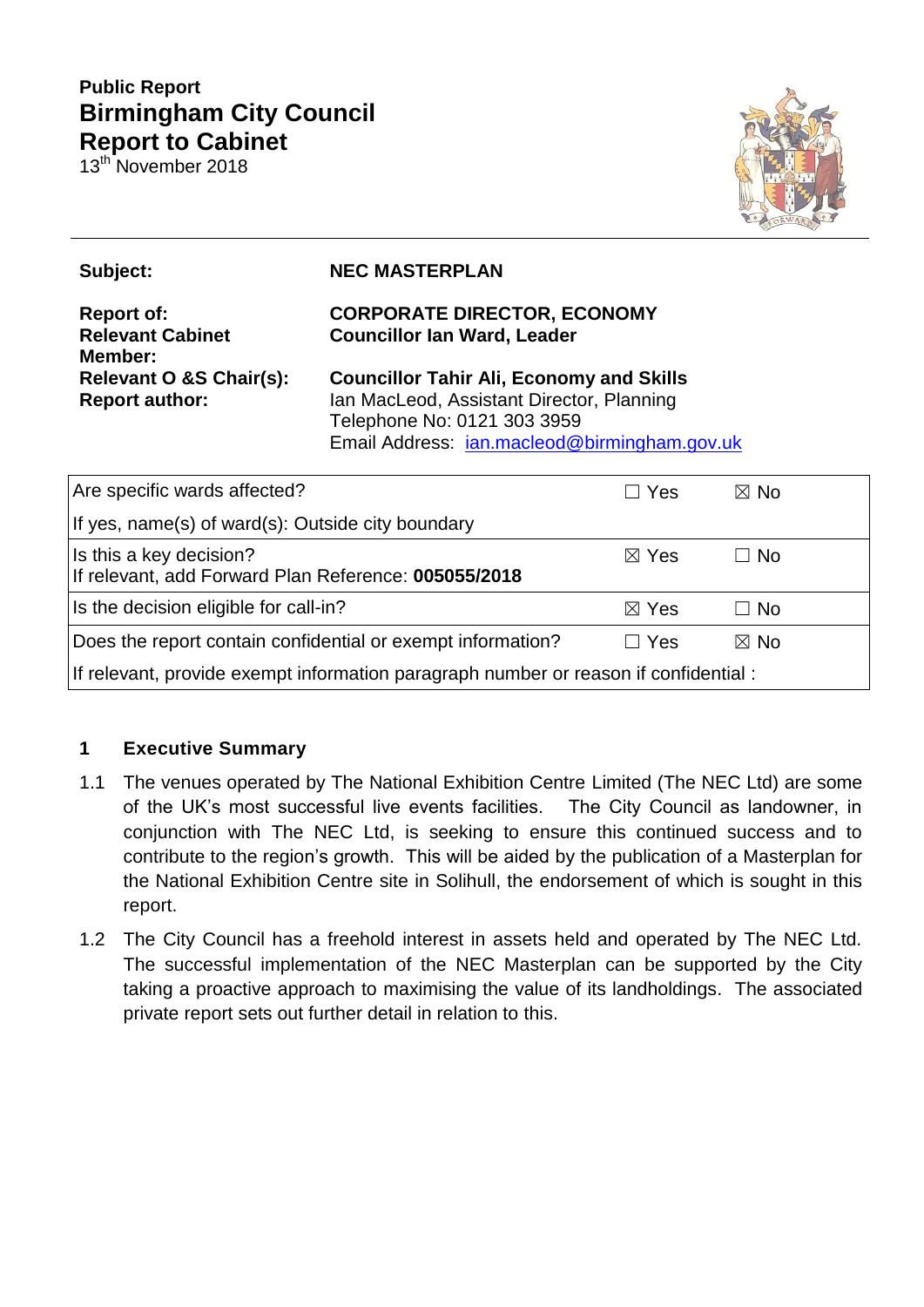### **2 Recommendations**

2.1 That Cabinet endorses the publication of the NEC Masterplan attached at Appendix 1.

# **3 Background**

- 3.1 Birmingham City Council sold The NEC Group to Lloyds Development Capital (LDC) (the private equity arm of Lloyds Banking Group) in 2015. The NEC Ltd operates the National Exhibition Centre and Genting Arena in Solihull and the ICC and Arena Birmingham in the City Centre. Birmingham City Council retains the freehold ownership of these sites and The NEC Ltd holds various leases.
- 3.2 The NEC site, including the Genting Arena, lies within Solihull, to the east of Birmingham. It is at the heart of the UK Central growth area which includes the NEC, Birmingham Airport, the Arden Cross site (which will accommodate the HS2 Interchange Station), Birmingham Business Park and Jaguar Land Rover. This area has significant growth potential over the coming years.
- 3.3 It was agreed in March 2016 by the Cabinet Member for Development, Transport and Economy jointly with the Acting Strategic Director, Economy, under delegated authority, that the City Council and The NEC Ltd would jointly develop a Masterplan to establish both the scale of the opportunity, and the principles to guide development and connectivity in order to fully realise the potential of the site including the development potential of the existing surface car parking areas.
- 3.4 The Masterplan document sets out a vision for the future of the NEC site as "nec•city" an internationally unique destination with global appeal that fuses entertainment, leisure, exhibition space, commercial and residential offers across a 175ha campus with the existing NEC at its heart.
- 3.5 This vision will be secured through the delivery of five big moves:
	- Strengthening and diversifying the offer of the NEC as a global exhibition centre. A series of reimagined entrances will create new opportunities for activity and provide high quality gateways and routes. The Piazza entrance will be framed by an iconic hotel; hospitality and leisure uses will front an enhanced public square which will offer an animated space to host events and activities as well as provide space for people to meet and relax, and will link the NEC with Lakeside. The Atrium entrance will see new hospitality development framing routes between the NEC and the Entertainment Zone. The international entrance, from Birmingham International rail station, will be enhanced through internal improvements and will provide a gateway commensurate with the high-quality image and environment of nec•city.
	- An 'entertainment zone' providing a unique business and visitor destination, offering a range of experiential leisure opportunities alongside a potential film and television production facility.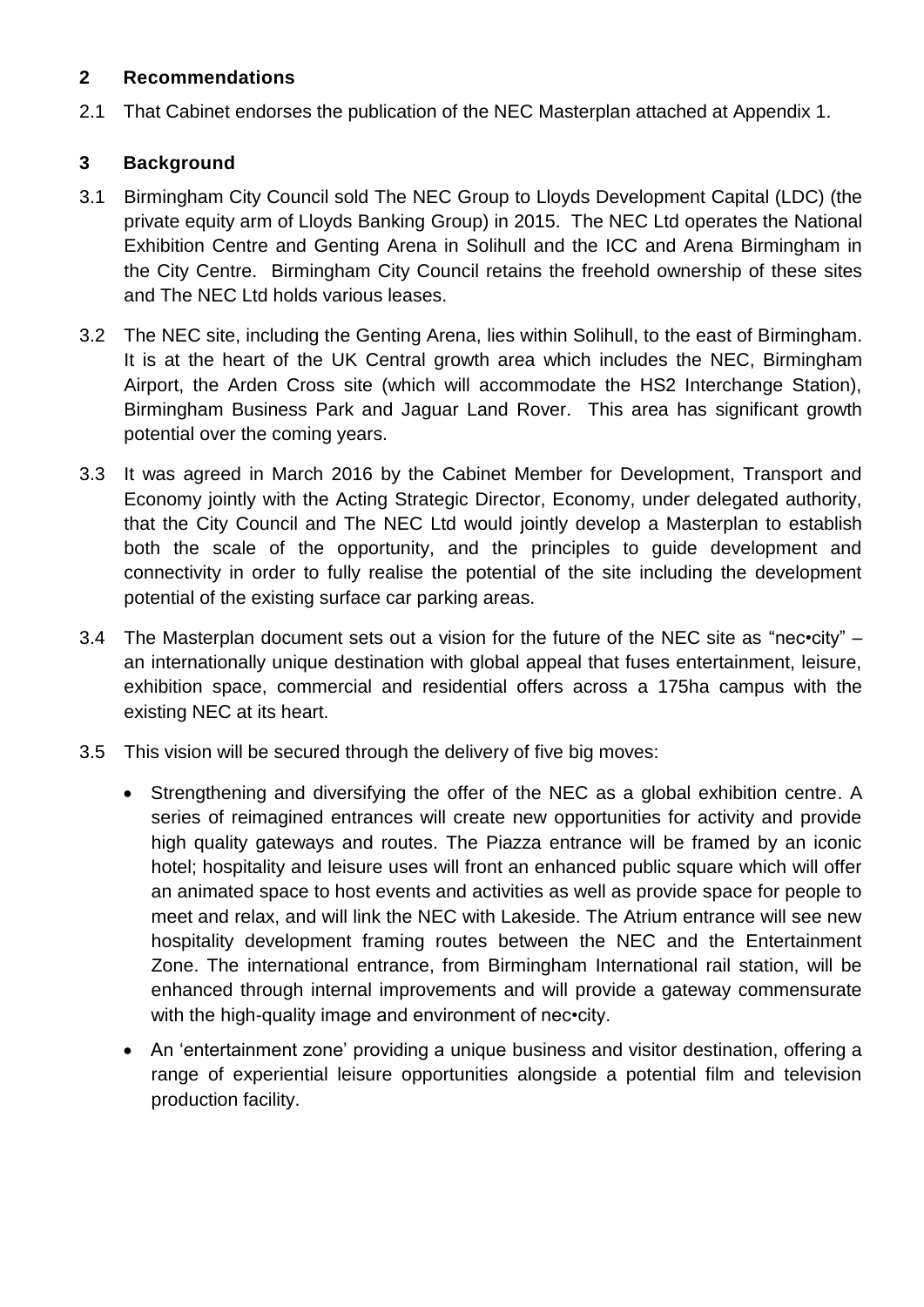- Lakeside a leisure destination to expand on the existing Arena and Resorts World offer, and with the introduction of a residential community.
- A commercial gateway of business and mixed use development.
- A rapid transit loop connecting across destinations within the site and to the wider transport offer. The NEC will be served by the Metro Extension which runs through East Birmingham and connects the two HS2 stations at Curzon and the Interchange site. A series of Sprint routes linking UK Central with Birmingham and Solihull are also proposed.
- 3.6 These big moves will be guided by the principles of connectivity, activity and design. The NEC Masterplan identifies the potential to redevelop 75 hectares of brownfield land creating 315,000sqm of new floorspace, 10,000 new jobs, and up to 2,000 new apartments. The scale of the opportunity means that development will be phased over a number of years. This allows for the detail of development to react to market conditions (particularly the impact of HS2) and also for development to be released on a phased basis. Early phases of the development over the next 5 years could include the Film Studio, initial phases of residential development and infrastructure improvements including the realignment of Pendigo Way to release development opportunities. The proposals in the NEC Masterplan were informed by a series of technical commissions jointly funded by BCC and the NEC Group.

# **4 Options considered and Recommended Proposal**

- 4.1 Option 1 not to endorse and publish the NEC Masterplan: Should Cabinet choose not to endorse and publish the Masterplan the opportunity to maximise development opportunities will be reduced, which will have impacts on the City's asset management and the delivery of the regional growth agenda.
- 4.2 Option 2 to endorse and publish the NEC Masterplan: The decision to prepare a Masterplan was taken in order to maximise the development opportunities and attract investment to the site. Endorsing the NEC Masterplan will deliver on this aim.
- 4.3 Recommended Proposal that Cabinet endorse the NEC Masterplan for publication.

# **5 Consultation**

Internal

- 5.1 Officers from the Economy Directorate, including Planning and Development and Birmingham Property Services, have been involved in the development of, and have endorsed, the NEC Masterplan.
- 5.2 Officers from Finance and Legal Services have been involved in the preparation of this report.

External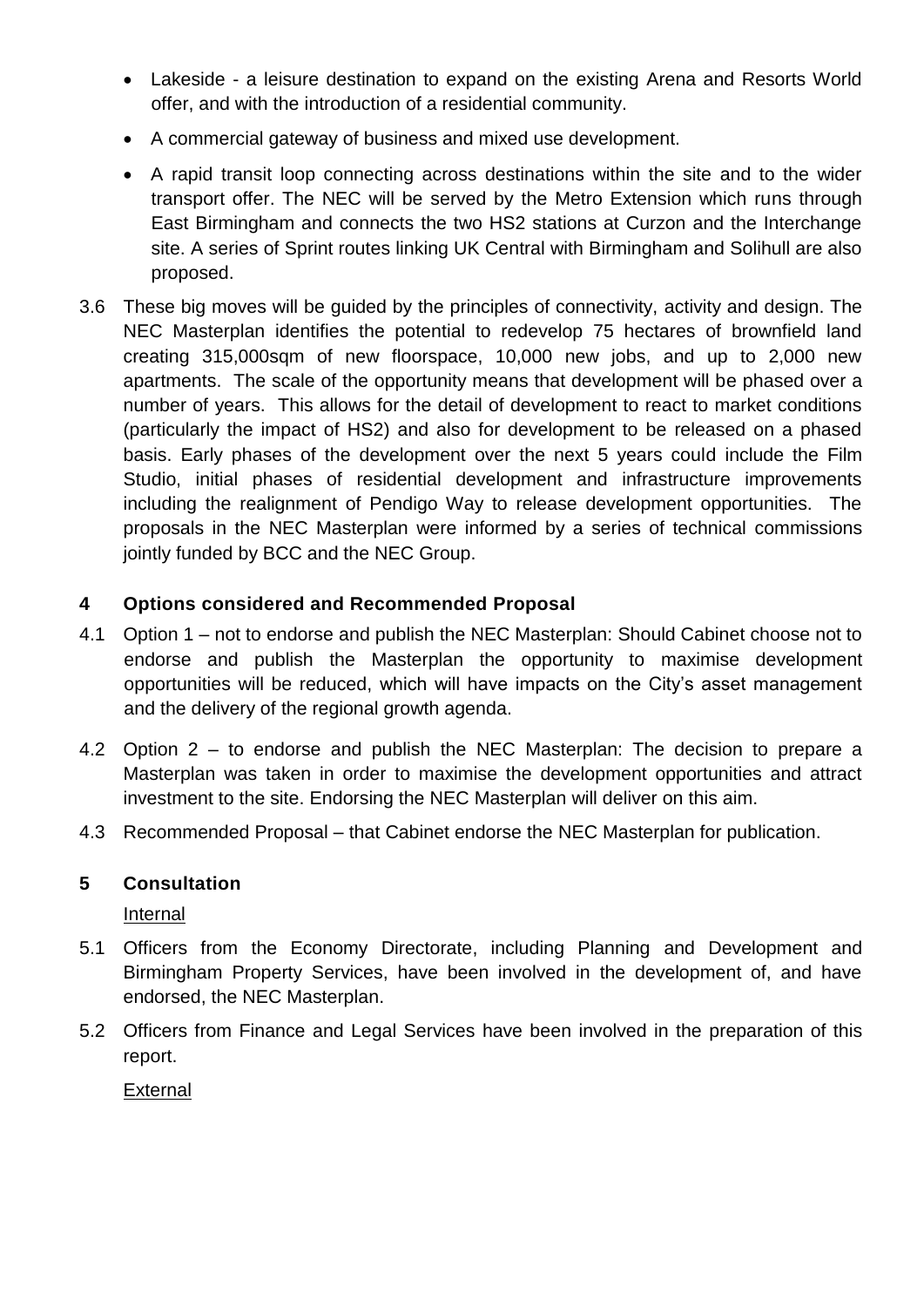- 5.3 The NEC Ltd has worked closely with the City Council in developing the NEC Masterplan.
- 5.4 Consultation has been undertaken with Solihull MBC as the Local Planning Authority and officers from the City Council and the Chief Operating Officer from the NEC attended Solihull's Executive Management Team to brief them on the NEC Masterplan.
- 5.5 Other Stakeholders in the area, including Jaguar Land Rover and Birmingham Airport have also been consulted. The Urban Growth Company, the special purpose vehicle established by SMBC to lead and develop major infrastructure investment at the UK Central Hub, has been consulted and is supportive.
- 5.6 The West Midlands Combined Authority (WMCA) and the Greater Birmingham and Solihull Local Enterprise Partnership (GBSLEP) have supported the proposals.

### **6 Risk Management**

- 6.1 The Masterplan has already been prepared, as per the report under delegated authority referred at 8.1 below. The NEC Masterplan was developed with benefits to the Council in mind and agreed with partners including the operator and relevant local planning authority. As such the risk presented by its endorsement and publication is low.
- 6.2 Risks are addressed elsewhere in this report, including section 4 on the risks of not having a Masterplan in place for the NEC, and section 7.3 on the financial implications.

### **7 Compliance Issues:**

- 7.1 **How are the recommended decisions consistent with the City Council's priorities, plans and strategies?**
	- 7.1.1 The proposals set out in this report will support the delivery of the Birmingham City Council Plan 2018-2022, particularly in respect of Outcome 1: Birmingham is an entrepreneurial city to learn, work and invest in, and Outcome2: Birmingham is an aspirational city to grow up in.
	- 7.1.2 The proposals are also consistent with the GBSLEP's Strategic Economic Plan and the WMCA's Strategic Economic Plan.

#### 7.2 **Legal Implications**

7.2.1 Section 1 of the Localism Act 2011 contains the City Council's general power of competence. The power to manage assets in land and property is contained in Sections 120 and 123 of the Local Government Act 1972.

#### 7.3 **Financial Implications**

The decision to endorse the NEC Masterplan does not have any direct financial implications. A budget of £0.425m was allocated for the production of the NEC Masterplan, and its publication will be funded through that budget. Beyond this the NEC Masterplan does not entail any specific financial commitments for the Council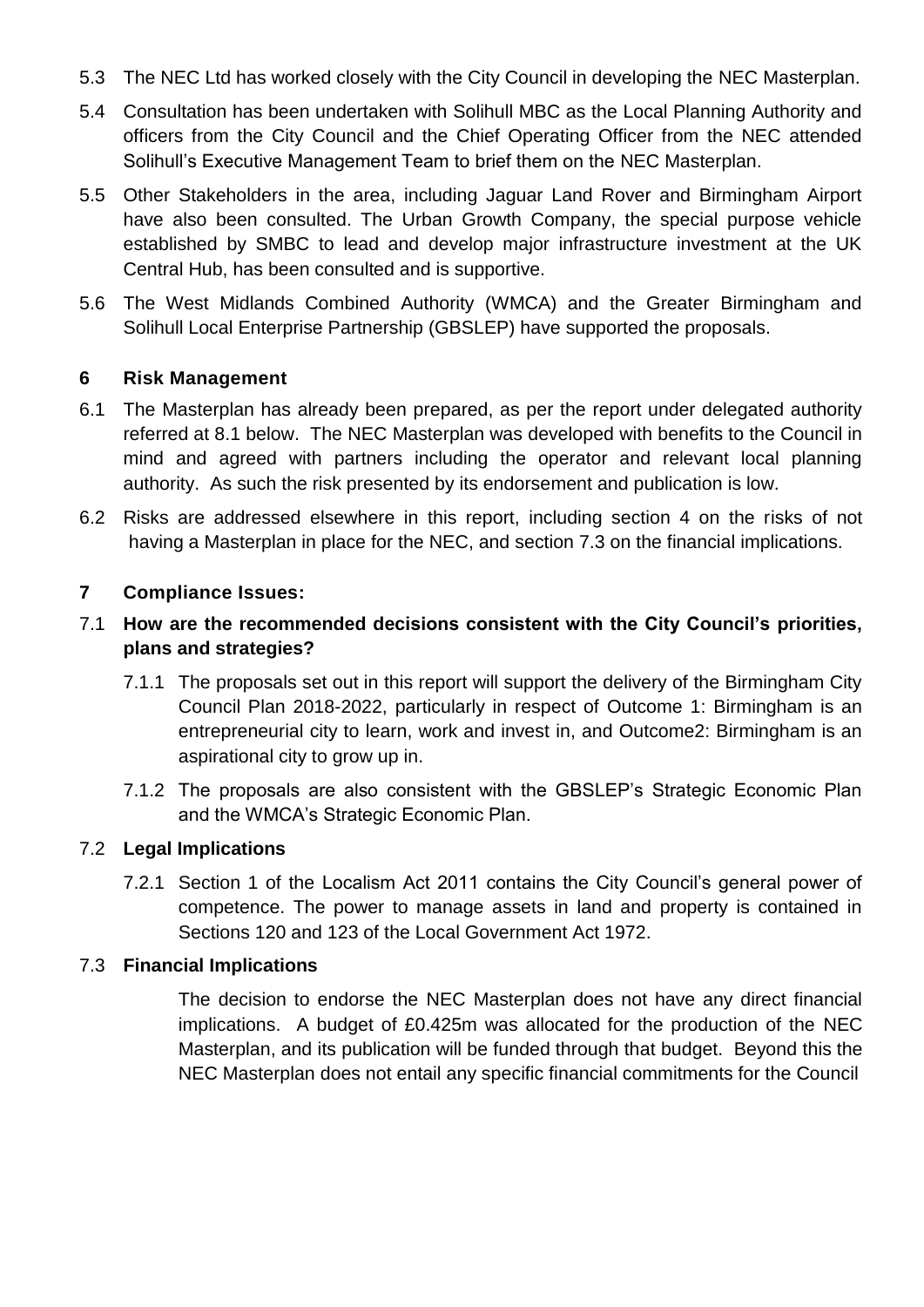at this stage, however where the approach to delivery of proposals set out in the NEC Masterplan does have financial implications these will be addressed through the Council's financial approval process at the appropriate time.

## 7.4 **Procurement Implications (if required)**

7.4.1 No implications have been identified.

### 7.5 **Human Resources Implications (if required)**

7.5.1 No implications have been identified.

### 7.6 **Public Sector Equality Duty**

7.6.1 An Equality Analysis screening has been undertaken and is attached at Appendix 2. The initial assessment has not identified any specific impacts the NEC Masterplan will have on the protected characteristics. The development of the NEC site in line with the Masterplan will lead to improvements for the local population including new homes, job opportunities and infrastructure delivery.

### **8 Background Documents**

- 8.1 Report under delegated authority National Exhibition Centre: Planning Masterplan, 17<sup>th</sup> March 2016
- 8.2 List of Appendices accompanying this Report (if any):
	- 1. NEC Masterplan
	- 2. Equality Analysis